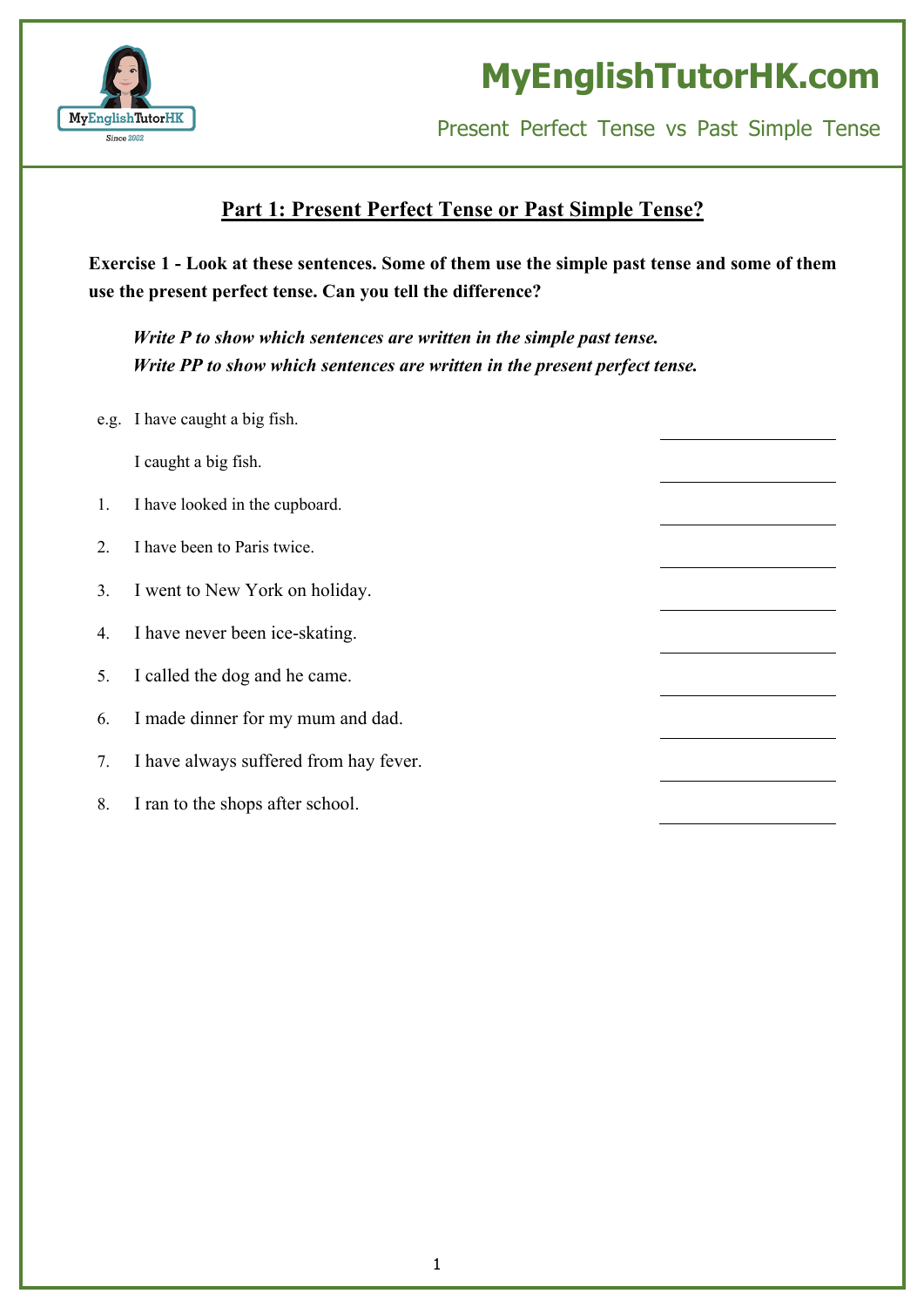

Present Perfect Tense vs Past Simple Tense

### **Part 2: Fill in the blanks**

Exercise 2 – Fill in the blanks with the correct form of the verb in either the simple past tense, **or the present perfect tense. The first question has been done for you.**

- 1. The doctor **\_\_\_\_\_\_\_\_** (train) at medical school for many years.
- 2. How far **of the same of the same of the same of the same of the same of the same of the same of the same of the same of the same of the same of the same of the same of the same of the same of the same of the same of the**
- 3. I first **\_\_\_\_\_\_\_\_\_\_\_\_\_\_\_\_\_\_\_\_\_\_** (fly) on a plane when I was 5 years old.
- 4. He **\_\_\_\_\_\_\_\_\_\_\_\_\_\_\_\_\_\_\_\_\_\_** (find) a shortcut to get to the beach.
- 5. People **\_\_\_\_\_\_\_\_\_\_\_\_\_\_\_\_\_\_\_\_\_\_** (speak) very highly of the headteacher.
- 6. The dogs **back**) constantly for the last hour.
- 7. **\_\_\_\_\_\_\_\_\_\_\_\_\_\_\_\_\_\_\_\_\_\_** you **\_\_\_\_\_\_\_\_\_\_\_\_\_\_\_\_\_\_\_\_\_\_** (hear) the band's latest album?
- 8. I **\_\_\_\_\_\_\_\_\_\_\_\_\_\_\_\_\_\_\_\_\_\_** never **\_\_\_\_\_\_\_\_\_\_\_\_\_\_\_\_\_\_\_\_\_\_** (see) a real elephant before.
- 9. Sarah **\_\_\_\_\_\_\_\_\_\_\_\_\_\_\_\_** (go) to the United States as a baby.
- 10. My uncle **\_\_\_\_\_\_\_\_\_\_\_\_\_\_\_\_\_\_\_\_\_\_** (keep) a photograph of my grandmother on his wall.

**Exercise 3 - Fill in the missing blanks with the correct future tense using the answers from the box below.**

|                | improve be go go                                                                            |  |  |                              |                                                                                                                                                                                                                                       | give |  |
|----------------|---------------------------------------------------------------------------------------------|--|--|------------------------------|---------------------------------------------------------------------------------------------------------------------------------------------------------------------------------------------------------------------------------------|------|--|
|                |                                                                                             |  |  |                              | speak play predict develop sing                                                                                                                                                                                                       |      |  |
| 1.             | Last night, I ____________________________ to sleep at 10pm.                                |  |  |                              |                                                                                                                                                                                                                                       |      |  |
| 2.             |                                                                                             |  |  |                              |                                                                                                                                                                                                                                       |      |  |
| $\mathbf{3}$ . | I ________________________ to the dentists every day since last week.                       |  |  |                              |                                                                                                                                                                                                                                       |      |  |
| 4.             |                                                                                             |  |  |                              | Earlier, he settled to be to be to be to be the set of the set of the set of the set of the set of the set of the set of the set of the set of the set of the set of the set of the set of the set of the set of the set of th<br>him |      |  |
|                | permission to go to the concert.                                                            |  |  |                              |                                                                                                                                                                                                                                       |      |  |
| 5.             |                                                                                             |  |  |                              |                                                                                                                                                                                                                                       |      |  |
| 6.             | Today, the doctors ___________________________that your mother will make a speedy recovery. |  |  |                              |                                                                                                                                                                                                                                       |      |  |
| 7.             |                                                                                             |  |  |                              |                                                                                                                                                                                                                                       |      |  |
| 8.             |                                                                                             |  |  | in a choir when I at school. |                                                                                                                                                                                                                                       |      |  |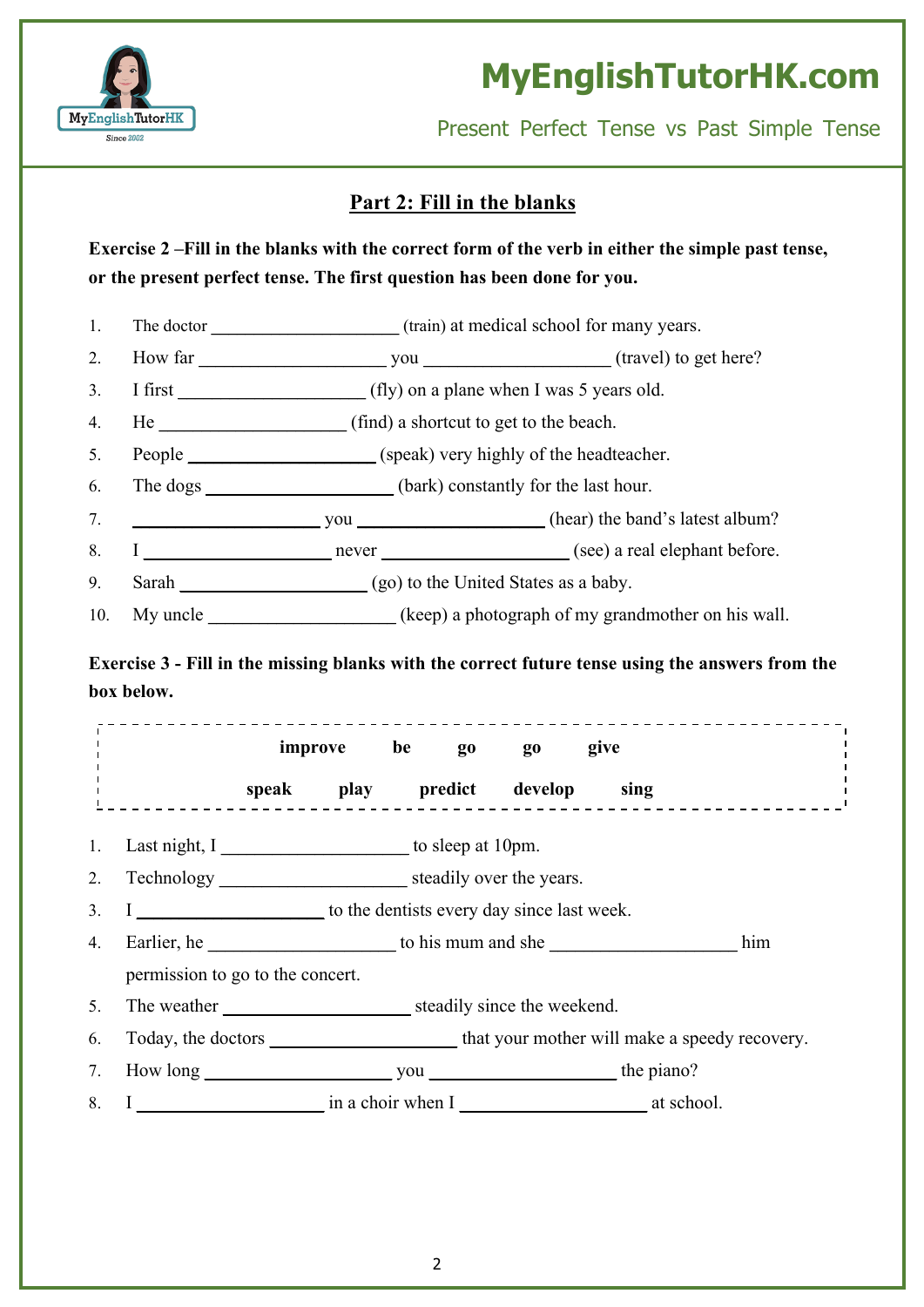

Present Perfect Tense vs Past Simple Tense

### **Part 3: Passages**

### **Exercise** 4 - Read this passage about Tara the travel agent and fill in the blanks. You will need to decide carefully whether to use the present perfect tense or the simple past tense.

Last week, Tara applied for a passport so that she can go on a holiday that she 1)  $(d$ ream) about for many years. Tara 2) \_\_\_\_\_\_\_\_\_\_\_\_\_\_\_\_\_\_\_\_\_\_\_\_\_ (work) as a travel agent for the last 10 years so she 3) \_\_\_\_\_\_\_\_\_\_\_\_\_\_\_\_\_\_\_\_\_\_\_\_\_ (be) too busy planning other people's holidays to go on any trips of her own. After applying for her passport, Tara 4) \_\_\_\_\_\_\_\_\_\_\_\_\_\_\_\_\_\_\_\_\_\_\_\_\_\_\_(book) her plane tickets and her hotel room. She had enough money to pay for everything in advance because she 5) \_\_\_\_\_\_\_\_\_\_\_\_\_\_\_\_\_\_\_\_\_\_\_\_\_\_\_\_\_\_ (save) her wages for years. For the last few years, Tara 6)  $\qquad (spend)$  a long time dreaming about this holiday so she 7) \_\_\_\_\_\_\_\_\_\_\_\_\_\_\_\_\_\_\_\_\_\_\_\_\_\_\_\_\_(take) great care to plan the perfect holiday. For the last ten years, she 8) \_\_\_\_\_\_\_\_\_\_\_\_\_\_\_\_\_\_\_\_\_\_\_\_\_\_\_\_\_(watch) other people go off on holiday while she 9)  $(stay)$  at home! When she was a child, Tara 10) \_\_\_\_\_\_\_\_\_\_\_\_\_\_\_\_\_\_\_\_\_\_\_\_\_\_\_\_\_\_\_(go) to lots of different countries with her parents and she always 11) \_\_\_\_\_\_\_\_\_\_\_\_\_\_\_\_\_\_\_\_\_\_\_\_\_\_\_\_(have) a wonderful time. However, since growing up, Tara 12)  $(stop)$ 

going on holidays. This will be her first trip for many years. She does not leave for another 3 weeks but she is so excited that she 13)  $(pack)$  her

suitcase already!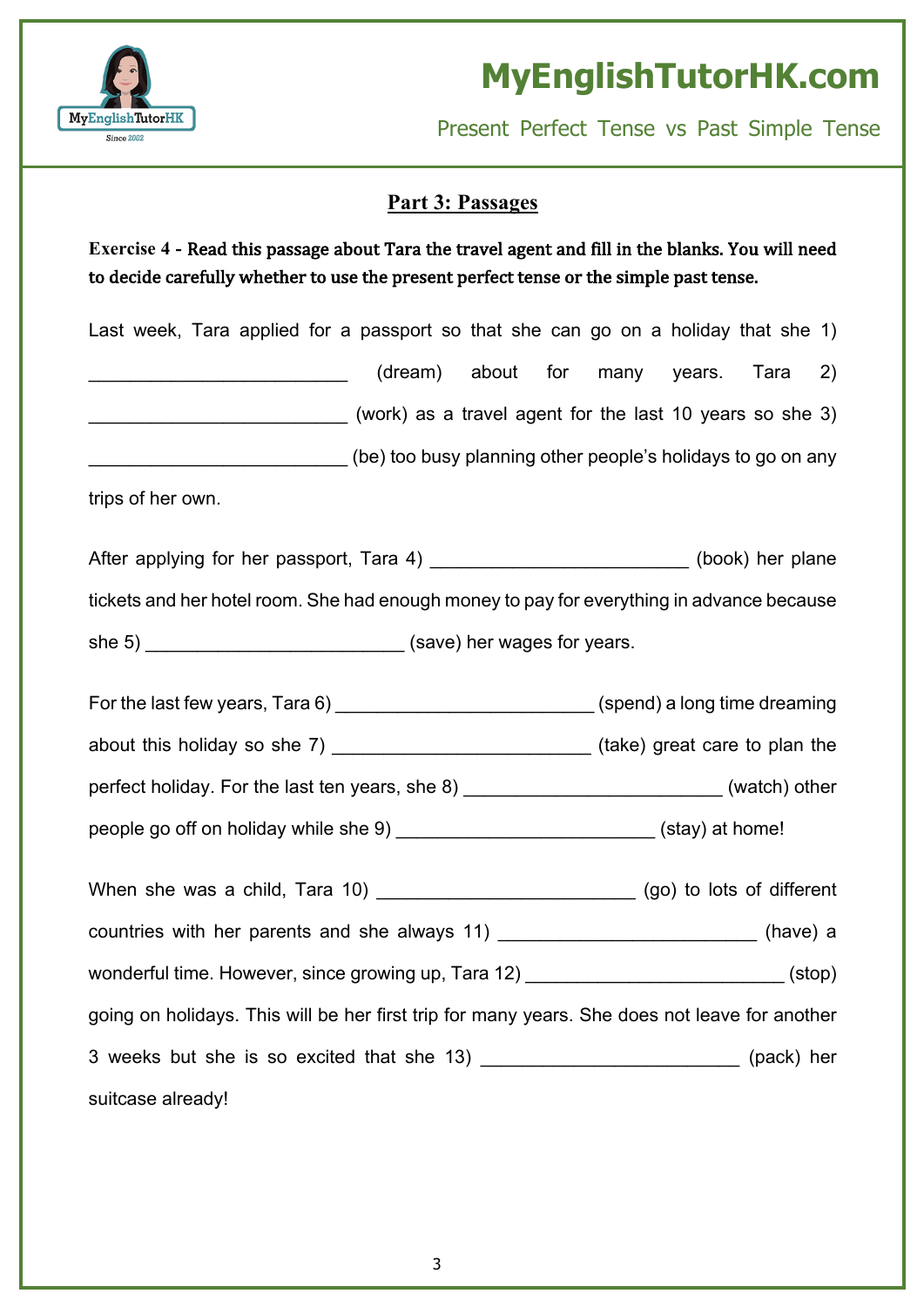

Present Perfect Tense vs Past Simple Tense

**Exercise 5 - Read this passage about Ryan and fill in the blanks. You will need to decide carefully whether to use the present perfect tense or the simple past tense.** Ryan 1) \_\_\_\_\_\_\_\_\_\_\_\_\_\_\_\_\_\_\_\_\_\_\_\_\_\_\_\_\_\_(spend) the last three months looking for a new job. He 2) Let us a PE teacher for the last 5 years and he 3) \_\_\_\_\_\_\_\_\_\_\_\_\_\_\_\_\_\_\_\_\_\_\_\_\_ (decide) that it is time for a change. When he was younger, Ryan 4)  $(play)$  professional football and 5)  $(coach)$  a local team. He 6) (work) in sport and fitness for his whole life but now he is looking for a job that will be a bit less exhausting! Six months ago, Ryan 7) \_\_\_\_\_\_\_\_\_\_\_\_\_\_\_\_\_\_\_\_\_\_\_\_\_ (injure) his knee while teaching his students to play hockey and it 8) \_\_\_\_\_\_\_\_\_\_\_\_\_\_\_\_\_\_\_\_\_\_\_\_\_\_\_\_\_\_\_\_ never \_\_\_\_\_\_\_\_\_\_\_\_\_\_\_\_\_\_\_\_\_\_\_\_\_ (recover). As a result, he needs to find a less active career. Before playing professional football, Ryan 9) \_\_\_\_\_\_\_\_\_\_\_\_\_\_\_\_\_\_\_\_\_\_\_\_\_\_\_\_(study) French and Spanish at college. He 10) and subset always (love) languages and travel and 11) \_\_\_\_\_\_\_\_\_\_\_\_\_\_\_\_\_\_\_\_\_\_\_\_\_ (do) very well in his college exams when he was studying. He is hoping to use these interests in his new career and he 12) (be) looking for jobs which will allow him to develop his language skills. So far, he 13) \_\_\_\_\_\_\_\_\_\_\_\_\_\_\_\_\_\_\_\_\_\_\_\_\_\_(find) the job search very difficult but he is hopeful that he will find a new job soon.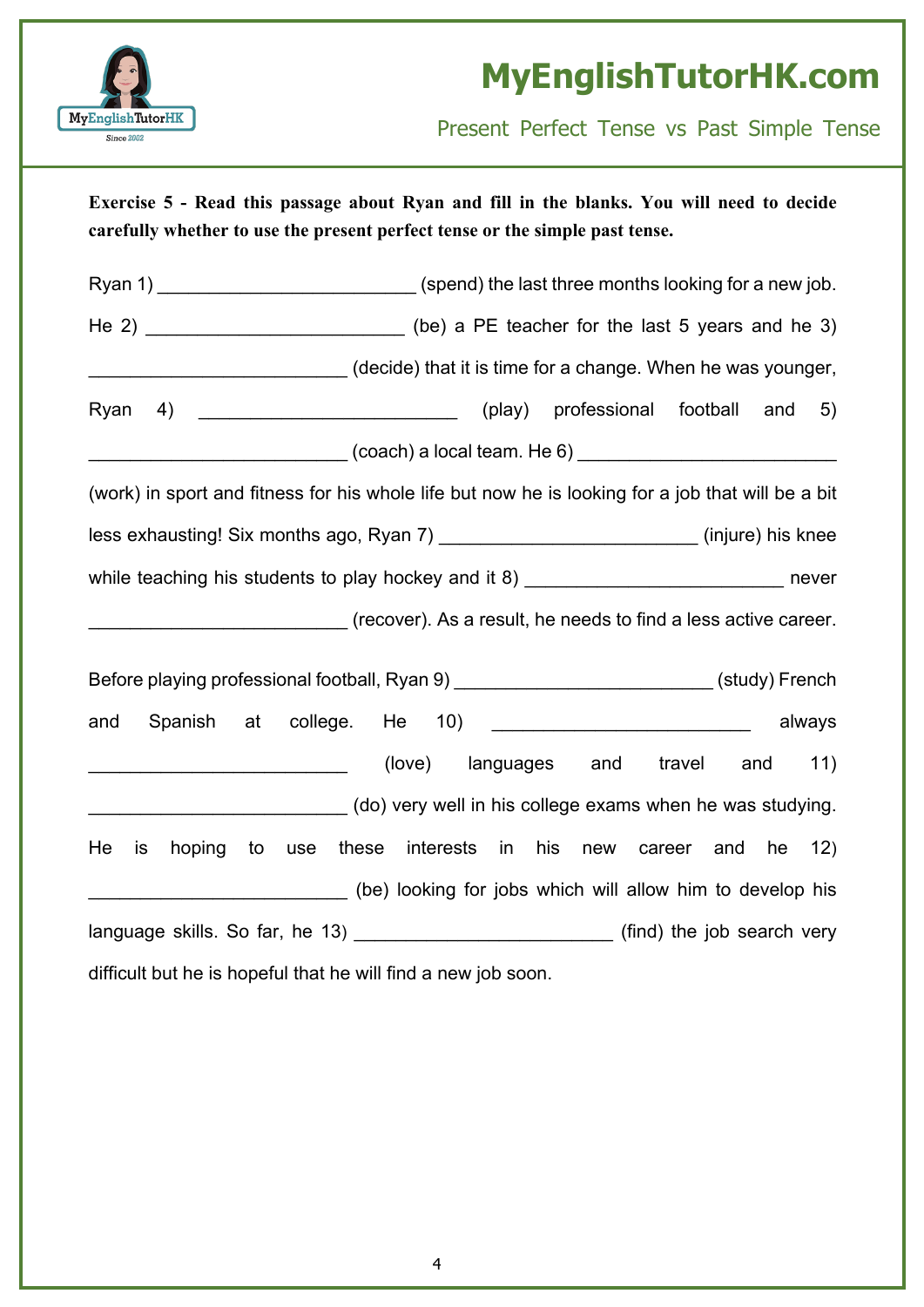

Present Perfect Tense vs Past Simple Tense

#### **Part 4: Proofreading**

**Exercise 8 – Proofread the following sentences. Correct them, add a missing word, remove an extra** word or give  $a \sqrt{f}$  if they are in the right form.

- 1) I have always like baking cakes.
- 2) Yesterday, I have bought some fruit.
- 3) I thought about it for a second.
- 4) I have bringing some balloons for the party.
- 5) I have never liked spiders.
- 6) On Thursday, he has spent his pocket money.
- 7) I been dancing for the last 5 years.
- 8) Sarah has never be good at running.
- 9) Francoise liked swimming as a child.
- 10) Cars has always been bad for the environment.
- 11) Last Tuesday, Jessica has went shopping.
- 12) Tom have supported Arsenal all his life.